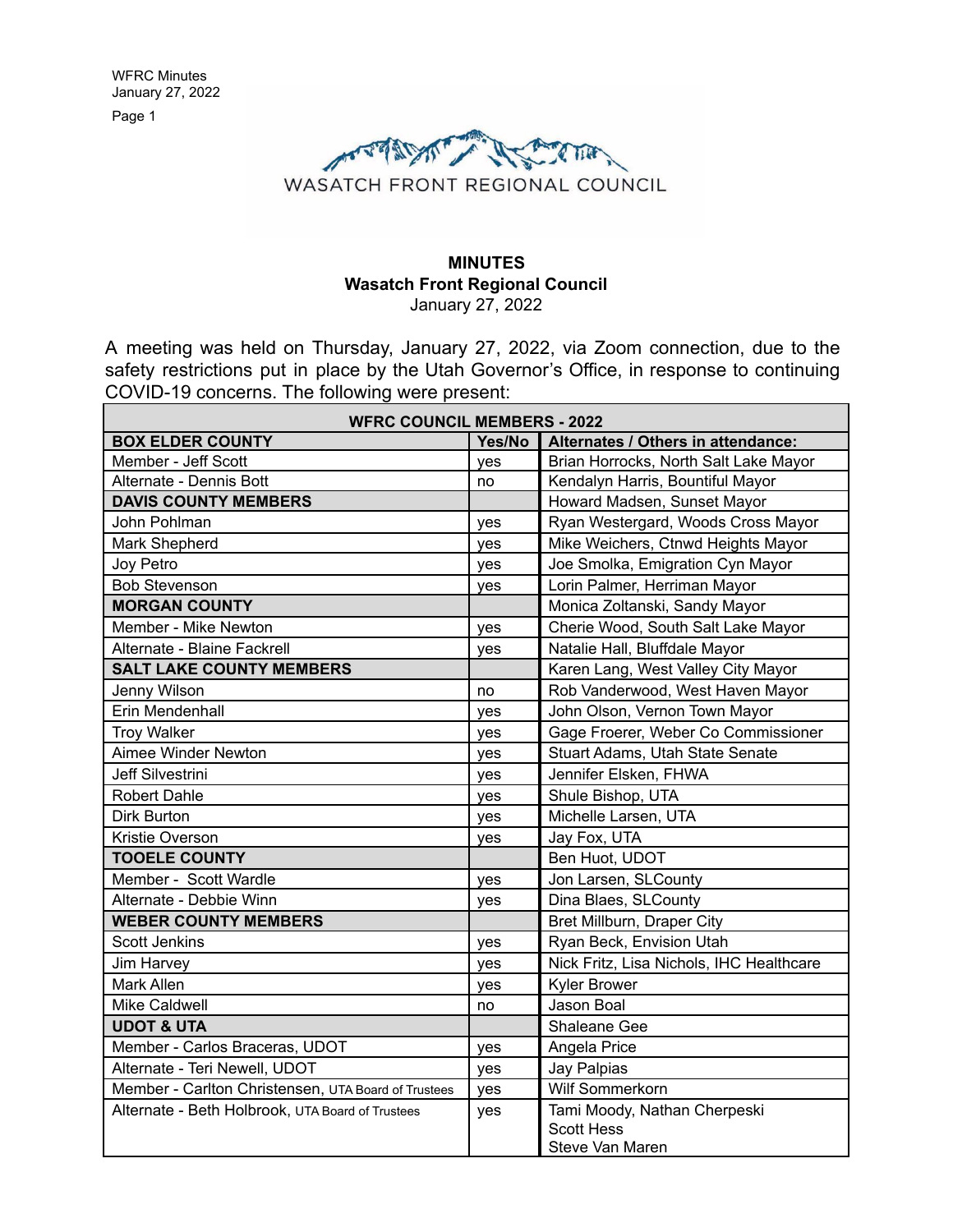| $ -$                                          |                                          |
|-----------------------------------------------|------------------------------------------|
| <b>NON-VOTING MEMBERS</b>                     | Ryan Leavitt, Justin Smart, Rob Jolley   |
| Lorene Kamalu - Utah Association of Counties  | WFRC: Andrew Gruber, Ted Knowlton,       |
| Dawn Ramsey - Utah League of Cities and Towns | Ned Hacker, Andrea Pearson,              |
| Ari Bruening - Envision Utah                  | Mikala Jordan, Megan Townsend,           |
| Wayne Harper - State Senate                   | Jory Johner, Hugh Van Wagenen,           |
| Mike Schultz - State House of Representatives | Wayne Bennion, Ben Wuthrich,             |
| Laura Hanson - State Planning Coordinator     | Bert Granberg, Bill Hereth, Nikki Navio, |
|                                               | Rosie Hernandez, Miranda Jones Cox,      |
|                                               | Lauren Victor, Chad Worthen, Kurt Mower, |
|                                               | Josh Reynolds, Julie Bjornstad,          |
|                                               | Christy Dahlberg, Marian Florence        |

## **1. Welcome and Consent Agenda [00:00:04]**

At 2:01pm, Council Chair Mayor Jeff Silvestrini welcomed the Wasatch Front Regional Council members and guests and introductions were made via roll call. **ACTION: [00:02:05]** Mayor Silvestrini brought attention to the minutes of the WFRC meeting held October 28, 2021, the Financial Statements for September, October and November 2021, and the current Budget/Expenditure Report. Commissioner Jim Harvey made a motion to approve and Commissioner Bob Stevenson seconded the motion. The minutes and financial statements were accepted unanimously. **[00:54:40]** Mayor Silvestrini asked Carlton Christensen, UTA Board Trustee to introduce Jay Fox, UTA's new Executive Director.

## **2. Chair Report [00:04:35]**

### **2a. Intermountain Healthcare donation to WFRC and ULCT**

Mayor Silvestrini informed the Council that Intermountain Healthcare has selected WFRC and Utah League of Cities and Towns (ULCT) as recipients of a new, \$500,000 donation. The purpose of this donation is to support efforts within the Social Determinants of Health (SDOH) framework, including the statewide public-assets inventory and utilization.This item will require a budget amendment, handled under a separate agenda item.

### **2b. Legislative Session Report [00:10:20]**

Mayor Silvestrini introduced Senate President J. Stuart Adams – a former member of WFRC Council, and Representative Mike Shultz - a current member of the Council, who provided updates on the anticipated topics of discussion for the 2022 general legislative session. WFRC members can keep themselves apprised of notable legislation by subscribing to WFRC's [Government Affairs](https://wfrc.org/public-involvement/governmental-affairs-2/) emails which are frequently distributed during the session. Members may also reference WFRC's [bill tracker,](https://wfrc.org/billtracker/) found on WFRC's website, and/or provide input on these pieces of legislation by attending our weekly policy meetings on Thursday mornings at 8 AM at the Utah State Capitol building.

## **2c. "Free Fare February" [00:40:53]**

Mayor Silvestrini discussed an initiative that is hoped to have some impact on the Wasatch Front's air quality. Some of the worst air quality days along the Wasatch Front typically occur during the month of February, due to atmospheric inversion conditions. In light of this, and in conjunction with the commemoration of the 20<sup>th</sup> anniversary of the 2002 Winter Olympics hosted in Salt Lake City, the Utah Transit Authority intends to offer free fares throughout the entire transit system during the month of February. The Wasatch Front Regional Council, in collaboration with several other agencies, intends to support this air quality improvement effort financially.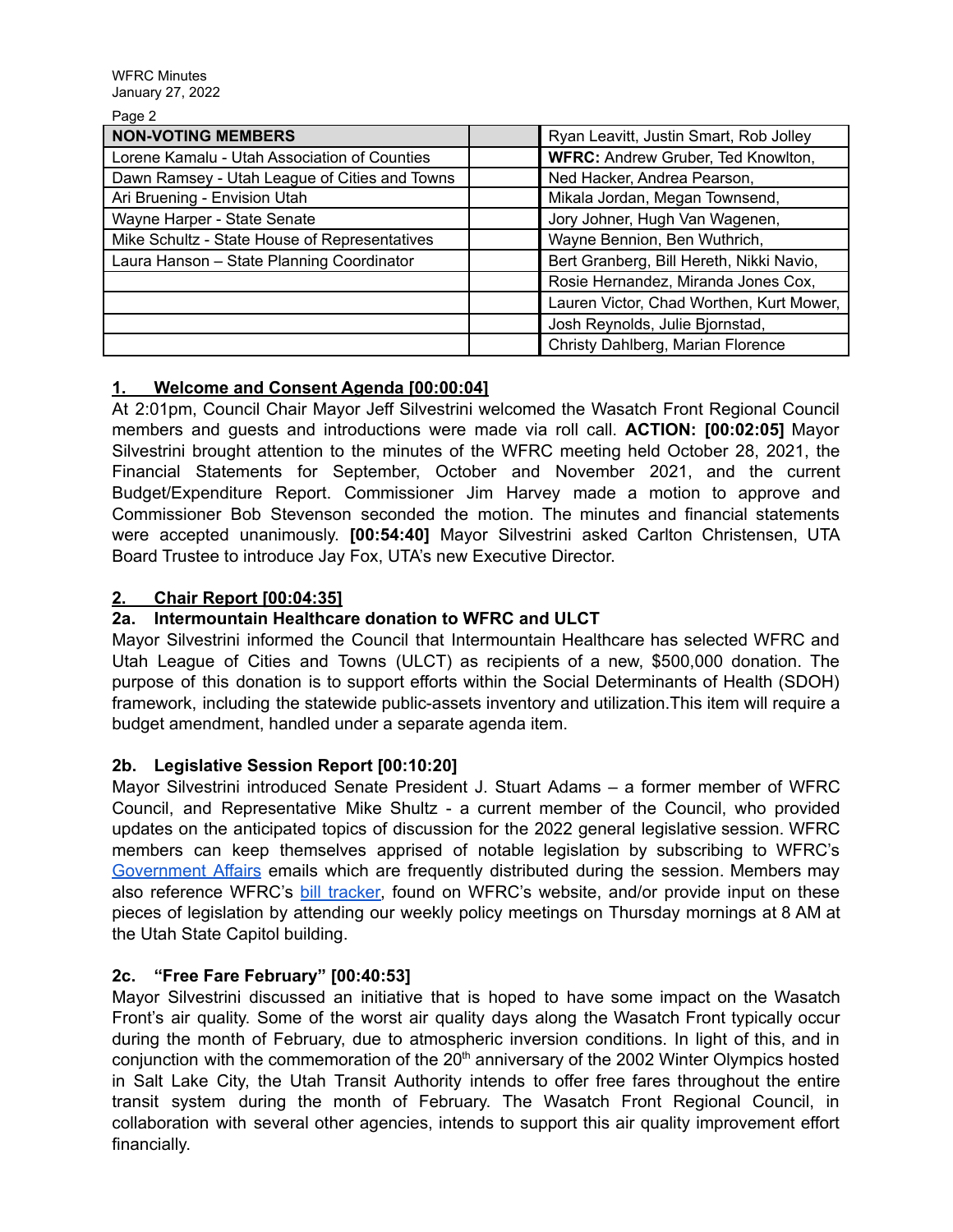Page 3

### **2d. ACTION: Endorse appointments to WFRC Committees [01:00:33]**

The WFRC Chair has made appointments of WFRC Members to the Regional Growth Committee (RGC), Transportation Coordinating Committee (Trans Com), WFRC Budget Committee, Active Transportation Committee (ATC), Wasatch Front Economic Development District (WFEDD) and Joint Policy Advisory Committee (JPAC). Appointments to WFRC and its Committees have also been made by the County Councils of Governments (COGs) and other appointing authorities that partner with WFRC. **ACTION: [01:01:36]** Mayor Mark Shepherd made a motion that the members of the Council endorse the appointments to WFRC Council and other Committees as listed. Councilmember Scott Wardle seconded the motion and the vote was unanimous in the affirmative.

### **3. Public Comment [01:02:22]**

Mayor Silvestrini opened the meeting for public comment. There were no comments.

## **4. Transportation Coordinating Committee (Trans Com) [01:02:43]**

Mayor Mark Shepherd, Trans Com Chair, informed the Council of the items that were discussed in the Trans Com meeting held on November 18, 2021.

## **4a. Board Modifications to 2022-2027 Transportation Improvement Program (TIP)**

Mayor Shepherd noted that since the last meeting of the Wasatch Front Regional Council (WFRC), WFRC received requests to modify the current 2022-2027 Transportation Improvement Program (TIP). The modification required action from Trans Com (since WFRC was not meeting) and the Utah Transportation Commission, but did not require a new air quality conformity analysis or a 30-day public comment period. The modification is included in the meeting materials.

### **4b. ACTION: Board Modifications to 2022-2027 TIP [01:03:25]**

Mayor Shepherd then turned the time to Ben Wuthrich, WFRC, who reported that WFRC has received several requests to modify the current 2022-2027 TIP, and this list of projects is also included in the meeting materials. Mr. Wuthrich briefly discussed each project. **ACTION: [01:19:53]** Mayor Mark Shepherd made a motion to approve the resolution to modify the 2022-2027 TIP as requested. Mayor Dirk Burton seconded the motion and the voting was unanimous in the affirmative.

# **5. Regional Growth Committee (RGC) [01:20:41]**

Mayor Dawn Ramsey, RGC Chair, briefly reviewed the outcomes of the Regional Growth Committee (RGC) meeting held on January 20, 2022.

# **5a. Phasing of the 2023-2050 Regional Transportation Plan (RTP)**

Mayor Ramsey introduced Julie Bjornstad, WFRC, who provided an update on development of the Regional Transportation Plan (RTP) with a focus on the substance and process of phasing (or prioritizing) the projects in the RTP. A central part of the development of the RTP is the prioritization of roadway, transit, and active transportation projects by *need* and then financially constraining projects by *anticipated available revenue*. WFRC staff is in the process of refining phasing criteria with guidance from the Regional Growth Committee (RGC) and in collaboration with our transportation partners.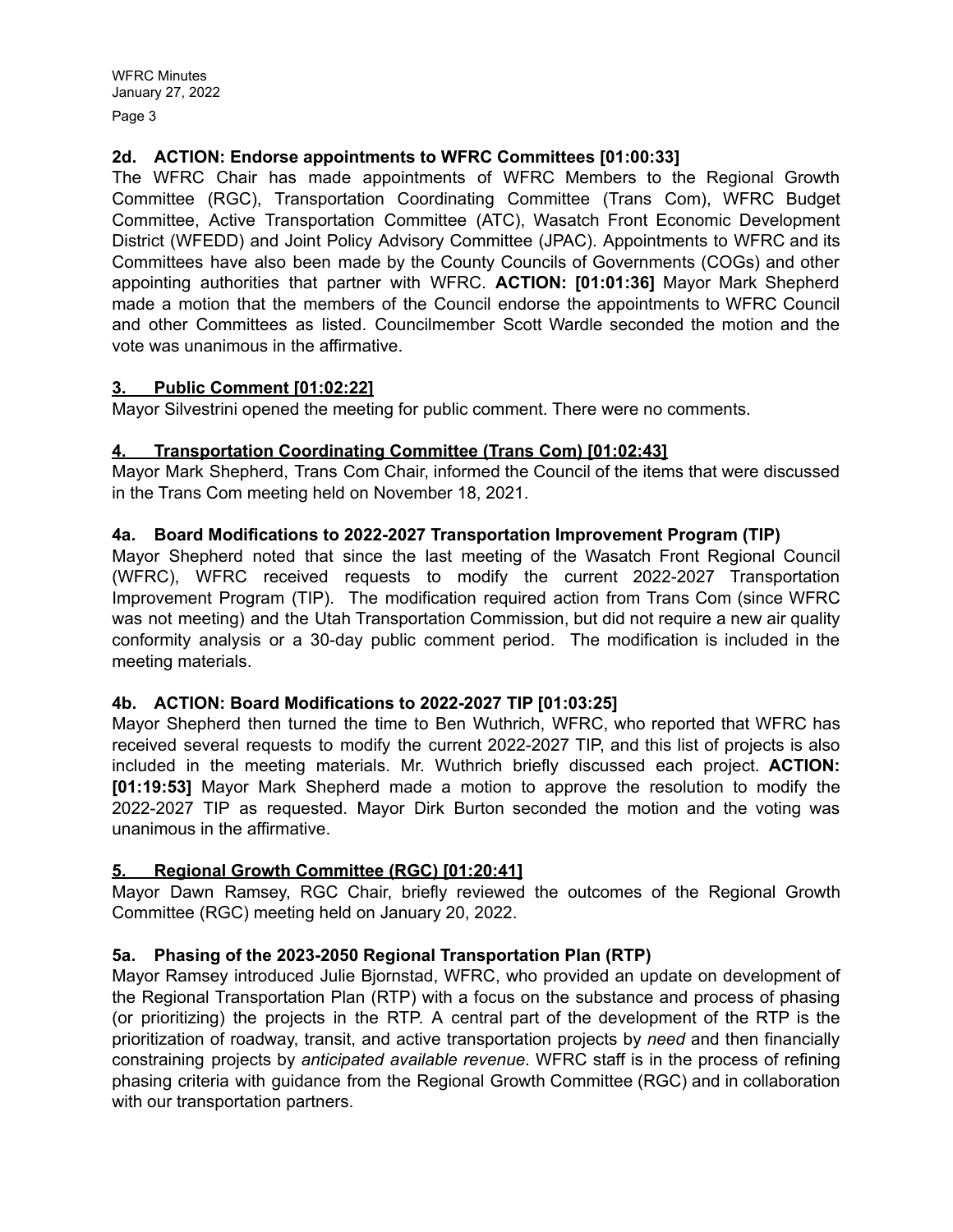WFRC Minutes January 27, 2022

Page 4

#### **5b. ACTION: RTP Amendment Process Update [01:31:06]**

Mayor Ramsey then briefly outlined some proposed, recommended, modest technical modifications to the Regional Transportation Plan (RTP) amendment process. Changes to be considered represent a refinement to broader structural changes proposed, based on additional feedback from transportation partners.

Proposed process modification 1: Consultation with the Interagency Consultation Team (ICT) Proposed process modification 2: Align project types within each amendment level to the air quality conformity determination project lists

**ACTION [01:32:30]** Mayor Ramsey made a motion that the Wasatch Front Regional Council approve the modifications to the process for amending the Regional Transportation Plan. The motion was seconded by Mayor Howard Madsen. The motion passed unanimously.

#### **6. WFRC Budget Committee [01:33:04]**

#### **6a. PUBLIC HEARING and ACTION: Approve FY22 Budget Amendments**

Mayor Silvestrini introduced Commissioner Bob Stevenson, WFRC Budget Committee Vice Chair. Commissioner Stevenson informed the Council of the items that were discussed in the Budget meeting held on January 13, 2022.

The Budget Committee received a report on the status of the compensation and performance analysis. As has been shared with the Council previously, this analysis is being done to retain and attract excellent staff by ensuring the compensation plan is appropriately positioned in the market. Personnel Systems & Services, Inc. was selected to perform this work.Completion of the study and staff analysis is anticipated for the spring of 2022.

Secondly, the Budget Committee received a report on the status of internal audit consultant work. As was discussed and shared with the Council, in 2020, WFRC's Fraud Risk Assessment showed the Council in the "low risk" category for potential fraud. One recommendation discussed was to consider contracting with a firm to provide an internal audit function for the Council. BDO USA LLP was selected to perform this work, and is working with administrative staff and the Budget Committee to develop a Risk Ranking Assessment survey, perform an enterprise risk assessment, and determine a five-year audit plan.

**ACTION: [01:34:33]** Commissioner Stevenson made a motion to open a public hearing regarding amending the WFRC FY22 Budget. Commissioner Scott Jenkins seconded the motion. The affirmative vote was unanimous.

Commissioner Stevenson then explained that WFRC's budgets for each future fiscal year are adopted in May of each year, and amended in October once the financial books are closed and final revenue and expenditures are determined that carry forward from the previous fiscal year. Occasionally, a budget amendment is needed when additional, unexpected funding is received in the middle of a fiscal year.

Intermountain Healthcare, in coordination with Zions Bank, will provide a donation to WFRC of \$500,000 in two annual installments of \$250,000 in 2022 and \$250,000 in 2023. The first installment is to be paid in early 2022. Intermountain is also making a comparable contribution to the Utah League of Cities and Towns. It is WFRC's intention to coordinate with Intermountain, Zions, ULCT, and our member cities and counties to utilize these funds in as effective a manner as possible. This may include coordinating the use of these funds with other funding sources